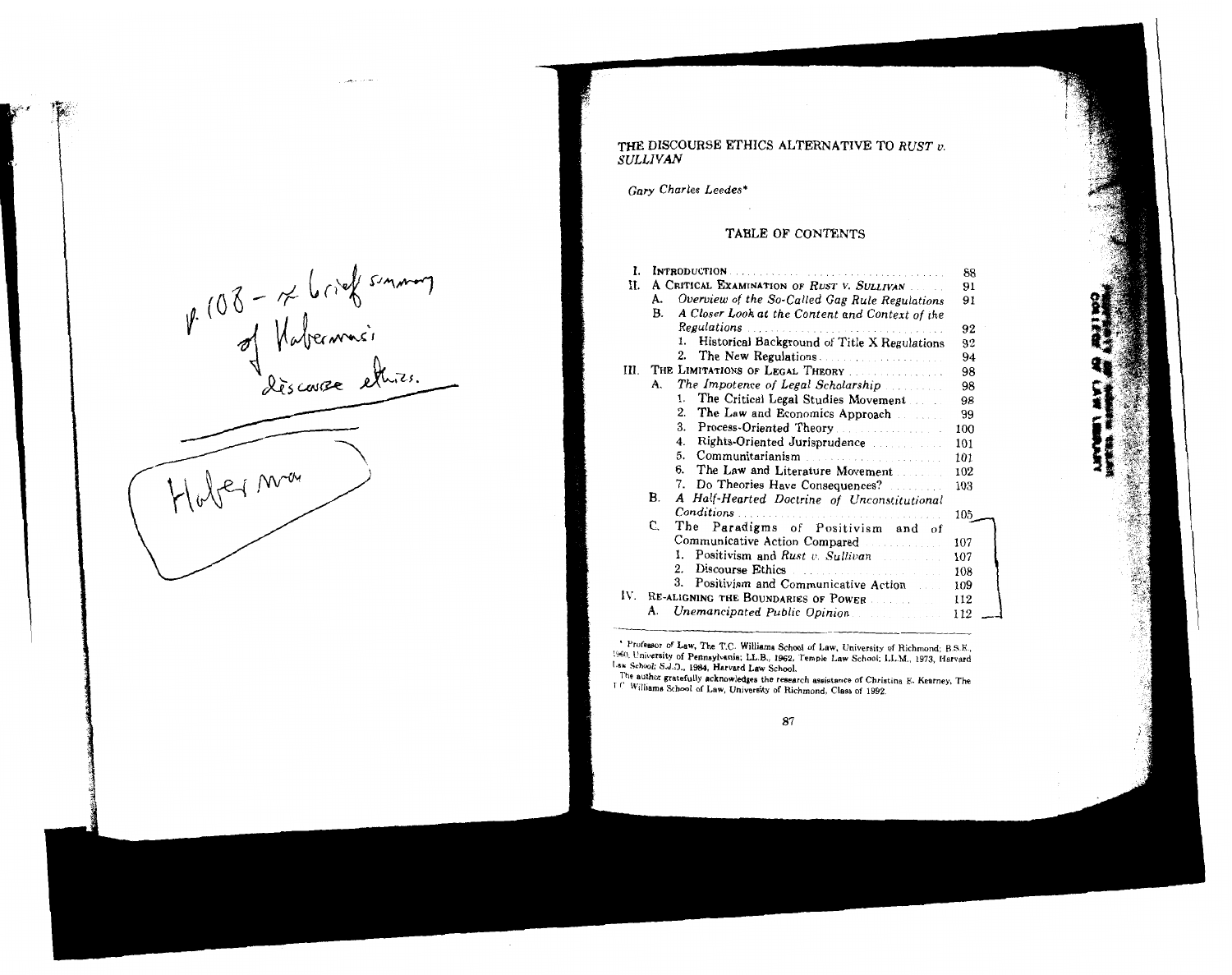| ١R   | TV01. 26:87<br>UNIVERSITY OF RICHMOND LAW REVIEW |                                              |     |
|------|--------------------------------------------------|----------------------------------------------|-----|
|      | В.                                               | Towards a More Informed Effective Public     |     |
|      |                                                  |                                              | 113 |
|      | C.                                               | The Latent Power of the Lifeworld            | 114 |
|      | D.                                               | The Uncoupling of Steering Systems and       |     |
|      |                                                  | Lifeworld                                    | 117 |
|      | Е.                                               | Emancipatory Discourse Ethics as a Potential |     |
|      |                                                  | Alternative to System Dominance              | 119 |
|      | F.                                               | The Supreme Court's Statism                  | 120 |
|      | G.                                               | Paying Lip Service to Prudential Canons of   |     |
|      |                                                  | Judicial Restraint                           | 128 |
| V.   |                                                  | PAINFUL LESSONS LEARNED FROM Rust            | 131 |
| VI.  | ALTERNATIVES TO JUDICIAL REVIEW                  |                                              | 133 |
| VII. |                                                  |                                              | 139 |
|      |                                                  |                                              |     |
|      |                                                  |                                              | 140 |
|      |                                                  |                                              |     |

#### **I. INTRODUCTION**

Legal theorists in the United States should pay more attention to Jürgen Habermas.<sup>1</sup> His theory of discourse ethics provides us with an enriched understanding of the term "normative validity." Discourse ethics "is concerned . . . with the grounding of normativity . . .; its central focus is the . . . specification of appropriate validation procedures."<sup>2</sup> Once participants in political discourse agree on validation procedures, they are then in a position to

1. Habermas's work on discourse ethics points the way towards a genuine participatory democracy. See DAVID M. RASMUSSEN, READING HABERMAS (1990); HABERMAS: CRITICAL DE-BATES 1-11 (John B. Thompson & David Held eds., 1982); HABERMAS AND MODERNITY 1-8 (Richard J. Bernstein ed., 1985).

Habermas has integrated continental and Anglo-American philosophies to some extent, and he tries to answer the question: How is mutual understanding among human beings possible? For an anthology of excerpts taken from Habermas's writings, see JURGEN HABERMAS ON SOCIETY AND POLITICS: A READER (Steven Seidman ed., 1989); see also JANE BRAATEN, HABERMAS'S CRITICAL THEORY OF SOCIETY (1991); THOMAS MCCARTHY, IDEALS AND ILLUSIONS: ON RECONSTRUCTION AND DECONSTRUCTION IN CONTEMPORARY CRITICAL THEORY (1991); STEVEN WHITE, THE RECENT WORK OF JÜRGEN HABERMAS (1988). Rasmussen's recent book contains biographical material about Habermas (including bibliographies of his work and secondary works about his writing). See RASMUSSEN, supra. If I were to label Habermas's political theory, I would call it "liberal communitarianism." See EZEKIEL J. EMANUEL, THE ENDS OF HUMAN LIFE 155-177 (1991) (description of liberal communitarianism).

2. SEYLA BENHABIB & FRED DALLMAYER, THE COMMUNICATIVE ETHICS CONTROVERSY 3  $(1990)$ 

19911

**RUST** v. SULLIVAN achieve a fully rational consensus<sup>3</sup> about normatively right laws that are in everyone's best interests.<sup>4</sup>

Habermas maintains that when the validity of a social norm or law has been questioned.

ancial actors have three alternatives: they can switch to strategic action; they can break off all discussion and go their separate ways: or they can continue to interact practically by entering into a critical discussion (practical discourse) about the validity of the norm in question. A practical discourse aims at a rationally motivated consensus on norms. Discourse ethics articulates the criteria which guide practical discourses and serve as the standard for distinguishing between legitimate and illegitimate norms.<sup>8</sup>

Discourse ethics "must be a fully public communicative process unconstrained by political or economic force."<sup>6</sup> When the stringent conditions of discourse ethics are operative, participants in political debate achieve a universalistic<sup>7</sup> perspective that takes every other person's interests equally into account. This attitude solidifies the social bonds linking all people trying to resolve their differences of opinion cooperatively. Controversies end on a satisfactory note when the best reasoned argument is admittedly convincing to evervone. This article compares discourse ethics with bureaucratic and judicial procedures. The focus is upon rules issued by federal administrative agencies.

According to Habermasian discourse ethics, the moral burden of proof is on an agency proposing a gag rule that suppresses morally relevant information. Unfortunately, the Supreme Court places the moral burden of persuasion on pregnant women who challenge reg-

5. Jean Cohen, Discourse Ethics and Civil Society, 14 PHIL. & Soc. CRITICISM 315, 316  $(1988)$ .  $6.$  Id

7. Seyla Benhabib writes that "universalizability is defined as an intersubjective procedure of argumentation geared to attain communicative agreement." Seyla Benhabib, In the Shadow of Aristotle and Hegel: Communicative Ethics and Current Controversies in Practreal Philosophy, 21 PHIL F. 1, 6 (1989-90).

<sup>3.</sup> Habermas does not pit rational analysis and deeply felt emotions against each other. A fully rational consensus is one in which participants in debate reach political agreement after reflectively considering whether a proposed norm (procedural or substantive) is normatively right, instrumentally rational and psychologically acceptable. According to discourse ethics, agreements are based upon the best reasoned argument rather than upon the best deal a selt-interested negotiator can make.

<sup>4.</sup> See Jitgen Habermas, Justice and Solidarity: On the Discussion Concerning "Stage 5. 21 Рнц. Г. 32, 46-51 (1989-90).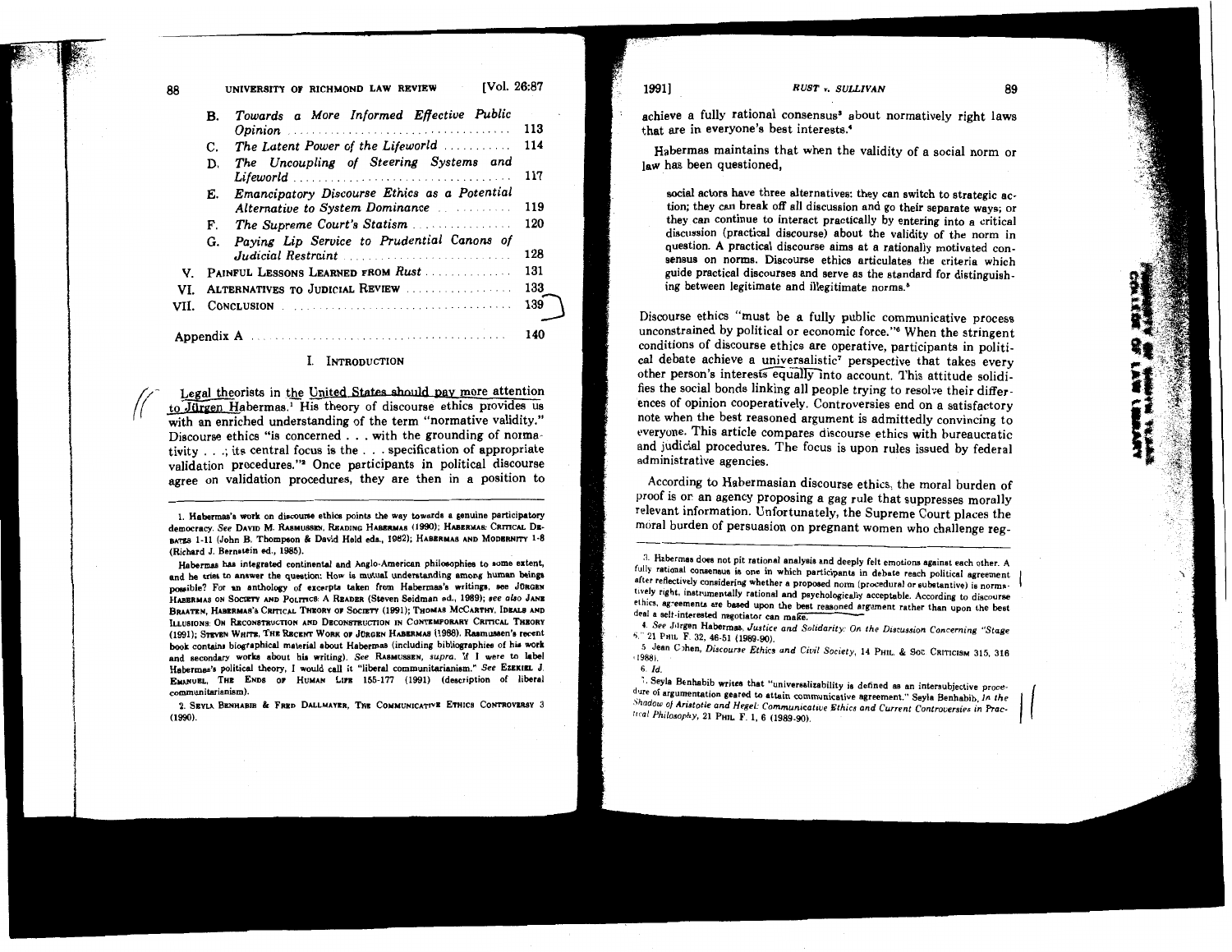#### 90 **UNIVERSITY OF RICHMOND LAW REVIEW [Vol. 26:87**

ulations that deny them information relevant to their well-being. Section **I1** examines *Ruat v. Sullivan,'* which upheld the validity of an agency rule that destroys the honest relationship between women and their health care providers.

Section **III** canvasses the inadequacies of contemporary legal . theory. Because the theories advocated by most American jurists focus on judicial review, they suffer by comparison to Habermas's more comprehensive democratic theory.\* Section **111** also discusses why the paradigm of positivism is inferior to Habermas's discourse ethics. For the benefit of readers not already familiar with Habermas's work, Section **IV** clarifies his jargon, including such terms as "self-steering systems," the "lifeworld," and "ideal speech conditions."

Relying primarily on Habermas, the article explains why ordinary citizens need to resist the imperialistic subsystems that colonize society via the media of money and power. These subsystems include corporate hierarchies, governmental bodies, and the courts. *Rust v. Sullivan* is used *to* illustrate the extent of unchecked bureaucratic power.

Section V reveals that courts, by way of judicial review, are una-Section V reveals that courts, by way of judicial review, are unable to reconstitute administrative law. Section VI proposes several alternatives to judicial review - alternatives that should strengthen participatory democracy in the United States.

Most of the American people believe that the agency's gag rule upheld in *Rust* violates the bond of trust between government and the women who ask their subsidized health care providers what their medically indicated choices are. *Rust* moves us away from the liberal ideals of an enlightened democracy that enable individuals to obtain advice that enables them to re-examine their beliefs and plans. In short *Rust* violates the principles of discourse ethics, which provide a critical vantage point for condemning agency regulations that prevent the public discourse from being fair, honest, and genuinely open.

**8. I11 9. Ct 1769 (1991).** 

**9. Concededly, Habsmaa'a work describing linb betwaen law and morality is aomwhat sketchy** and **needs** to be developed more completely and more successfully. See JOROEN **HABERMAS, Law and Morality, in 8 THE TANNER LECTURES ON HUMAN VALUES 219 (Sterling** N. McMurrin ed. & Kenneth Baynes trans.. 1988).

#### **11.** A **CRITICAL** EXAMINATION OP *Rust U. Sullivan*

A. *Overview* of *the So-called Gag Rule Regulations* 

*Rust v. Sullivan*<sup>10</sup> upheld the facial validity of regulations promulgated in **1988** by the Secretary of Health and Human Services (the "Secretary") pursuant to Title X of the Public Health Service Act.<sup>11</sup>

Under the regulations, a phyaician discussing family planning matters with his patient is prohibited in virtually all instances from discuaaing abortion. For example, if a woman at a Title X clinic **esks**  her physician for information about abortion, the physician, in most circumstances cannot tell the woman anything other than that the clinic does not believe in abortion [as a method of family planning] and therefore does not talk about it.<sup>12</sup>

Furthermore, "the physician is required to make referrals from a censored referral list."<sup>13</sup> Although women currently have a constitutionally recognized abortion option," Title X physicians are required to withhold this information.

"Family planning," as used in the regulations, refers to the "process of esteblishing objectives for the number and spacing of one's children and selecting the means by which those objectives may be achieved."<sup>15</sup> The regulations "pose a choice to family planning clinics: Either take the federal funding and do not discuss abortion (as a method of family planning), or discuss abortion (as a method of family planning) but forfeit federal funding."<sup>18</sup> Although the relevant details of the regulations are reproduced in the appendix to this article, "[tlhe bottom line is that a practitioner in a Title Xfunded clinic is prevented from saying anything to a pregnant wo-

**13. Id. st 1476.** 

- 
- **16. See Carole 1. Chewin, Note, The Title X Family Planning Gag Rule; Can the COW**  ernment Buy Up Constitutional Rights?, 41 STAN. L. Rev. 401, 402 (1989).

**<sup>10. 111</sup> S. Ct. at 1759. This article refers only** to **Ruat; however, my commen(nry and the Court's holding and opinion apply sa well to the companion case of New York v. Sullivan, 111 S. Ct. 1769 (1991).** 

**<sup>11.</sup> See Family Planning Servieea and Population Reaearch Act of 1970. Pub. L. No. 91- 572. 84 Stat. 1508 lcalified aa amended at 42 U.S.C. 5 300 a-b (1982)).** 

**<sup>12.</sup> Planned Parenthood Fd'n of Am. v. Bowen, 680 F. Supp. 1465, 1477 (D. Cob. 19W,**  off'd sub nom., Planned Parenthood Fed'n of Am. v. Sullivan. 913 F.2d 1492 (10th Cir. **1990), uocated, 111 S. Ct. 2262 (1991).** 

**<sup>14.</sup> See Roe v. Wade. 410 U.S. 113 (1973). 15. 42 C.F.R.** ! **69.2 (1090).**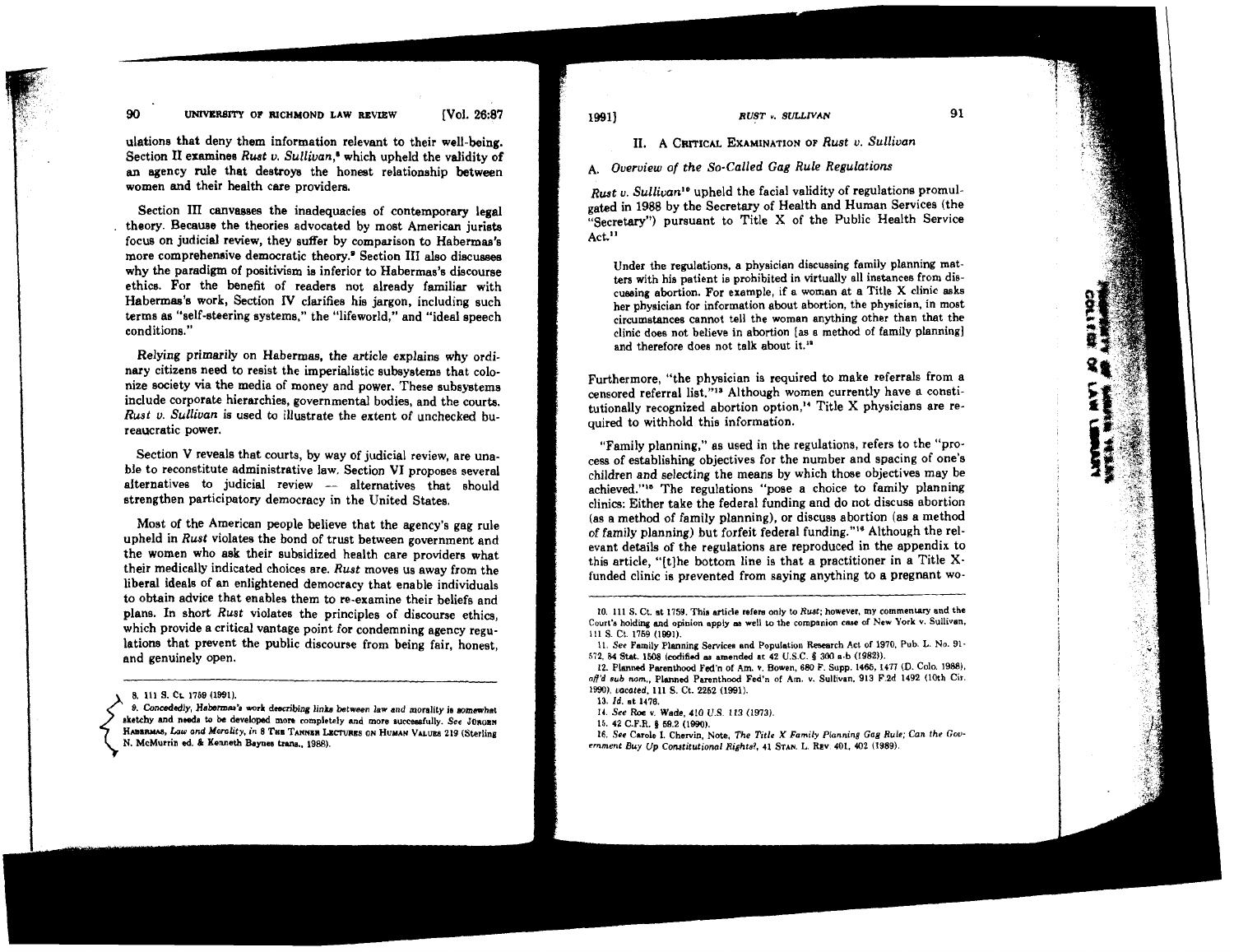accomplish indirectly what lawmakers are constitutionally forbid-

den to achieve directly."<br>Professor Sullivan argues that courts should at least require lawmakers to explain  $why$  conditions on government benefits that 'indirectly' burden preferred liberties should not be as invalid as 'direct' burdens on those same rights, such as the threat of criminal punishment.<sup>90</sup> She identifies the harmful systemic effects of unconstitutional conditions ( $viz$ ., the inappropriate allocation of relationships between the government and rightholders, the invidiously discriminatory effects on some rightholders, and the perpetuation of an already underprivileged caste).<sup>99</sup> She cogently points out the limitations of existing judicial methods that only ask whether the challenged condition is  $(1)$  penalizing or coercive,<sup>100</sup> whether the challenged condition is (1) penalizing or coercive, (2) the result of governmental extortion, deceptions and manipular-

tions,<sup>161</sup> or (3) a denial of basic rights.<sup>162</sup><br>The law's validity is suspect when courts uphold conditions that burden liberties simply because formally correct procedures were followed.<sup>108</sup> Nevertheless, Professor Sullivan's proposals for stricter scrutiny of conditions, which pressure indigents to surrender preferred rights, were ignored by a majority of the Justices in Rust  $v$ . Sullivan.<sup>104</sup> Thus, once again, a professor's legal theory has failed to influence the direction of law. Indeed, Professor Sullivan, who to influence the direction of law. Indeed, Professor Sullivan, who helped write the brief filed by petitioners in Rust, did not even

advocate her own theory.<br>Professor Sullivan's failure to persuade the Court is unfortunate. Professor Sullivan's failure to persuade the Court is unfortunate. As stated earlier, Rust upholds regulations which induce citizens to forego the exercise of cherished First Amendment rights, namely freedom of conscience, freedom of speech, freedom of association and freedom to obtain medically relevant information and counsel-

103. By contrast, Habermas observes that legal norms that are not morally justified cannot be sufficiently legitimized through a positivistic reference to procedures. See 2 JURGEN not be aufficiently legitimized through a poaitivistic reference to procedurea. See 2 January 2014.<br>HABERMAS, THE THEORY OF COMMUNICATIVE ACTION: THE CRITIQUE OF FUNCTIONALIBT REABON

104, 111 S. Ct. 1759 (1991).

19911

#### RUST v. SULLIVAN

ing. The Court, contrary **to** the principles of discourse ethics, imposed the administration's politically inspired vision of morality on ing. The Court, contrary to the principles of discourse ethics, im-<br>posed the administration's politically inspired vision of morality on<br>women whose own judgmental capacity — concerning what repro-<br>dusting abouting about posed the administration's politically inspired vision of morality<br>women whose own judgmental capacity — concerning what rep<br>ductive choices are morally right — is deemed untrustworthy.

C. The Paradigms of Positivism and Communicative Action Compared

**1.** Positivism and Rust u. Sullivan

The Justices in Rust v. Sullivan did not question the paradigm of legalistic positivism that restricts their world view. The positivists believe that factual statements can be ontologically separated from non-factual statements or generalizations.<sup>108</sup> Positivism is unduly influenced by science, and the validity of science is deemed independent of any moral principles. Indeed, things and events in the world are viewed by instrumentally rational scientists as potentially manipulable objects.

How does a positivist conceptualize law and the legal system?<sup>106</sup> For an old-fashioned arch-positivist, laws are the sovereign's commands issued by one or more habitually obeyed persons who do not render habitual obedience to anyone.<sup>107</sup> This Austinian definition is now discredited. Contemporary positivists now explain that general commands (e.g., legislation) become binding if, but only if, the community (including judges authorized to discern the law) accepts the commands as authoritative and recognizes them as valid merely because they have been duly enacted according to existing procedures and rules.<sup>108</sup>

Under a regime of positivism, judges should not evalcate laws according to universally valid norms of morality. Although the Secretary's gag rule can easily be validated in a regime of positivism, it is clearly incompatible with the principles of discourse ethics. Con-

tive Rights in a Positive State, 132 O. P.A. L. REV. 1233 (1368), Albert of Robertinan Same.<br>tional Federal Spending and the Constitution, 39 STAN. L. REV. 1103 (1987); Note, Uncon**stitutio~l** ... ~~~ **Condilionr. 13 Hmv. L. REV. 1596 (1980). 91. Sullivan, supra note 92. at <sup>1413</sup>**

**<sup>98.</sup> Id. rt 1419.** 

**<sup>99.</sup> Id. at 1491.** 

**<sup>100.</sup> Id. at 1428-68.** 

**<sup>101.</sup> Id. at 1456-76.** 

<sup>105. 2</sup> JEFFREY C. ALEXANDER, THEORETICAL LOGIC IN SOCIOLOGY. THE ANTINOMIES OF CLASSICAL THOUGHT: MARX AND DURKHEIM xviii (1982).

<sup>106.</sup> Positiviam is a term first used by Henri, comte de Saint-Simon, to refer to the scientific method and its extension to philosophy. It refers to a major philosophical movement which became dominant in Western thought during the last half of the 19th century. It also a major process to a major philosophical movement draws support from the works of Francis Bacon, English empiricists and other Enlightenment philosophes. The apparent scientific successes of the industrial revolution created the **hope &at scientific methoda muld be sucesssfully employed in ethica, religion, politics, and**   $\frac{1}{6}$  **W. 6 THE ENCYCLOPEDIA OF PHILOSOPHY 414 (1967).** 

<sup>107.</sup> **JOSEPH RAZ. THE CONCEPT OF A LEGAL SYSTEM 5 (2d ed. 1980).** 

**<sup>10%</sup> See Ronald Dworkin, The Model o/ Rules, 35 U. CHI. L.** REV **14, 17-46 (1967).**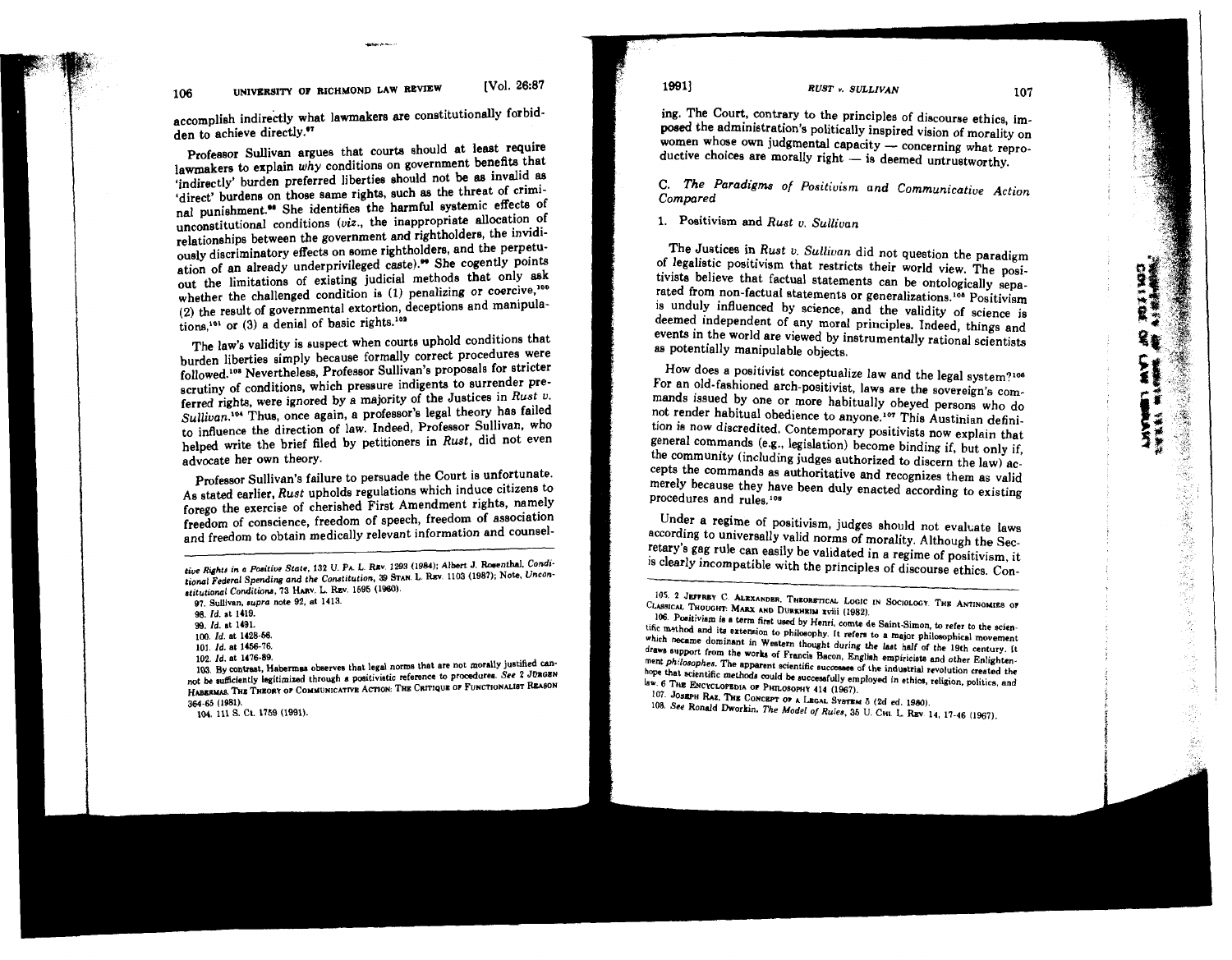# **110 UNIVERSITY OF RICHMOND LAW REVIEW**  [Vo]. 26:87 **1991** *RUST . SULLIVAN*

ince of experts in disciplines such **as** social theory, political philosophy, or ethics.<sup>116</sup> The former United States Solicitor General took a positivistic position when he insisted that law is "a rather technical subject, somewhat cut off from its ethical, philosophical, and other heady roots. . . ."117

For most positivists, there are no legal principles that transcend the legal system.<sup>118</sup> The positivists' uncritical conception of a legal system reinforces the power of economic and bureaucratic subsystems to abridge freedoms that advance everyone's best interests.

"A legal system can be conceived of as a system of reasons for actions,"11s but laws in force, according to positivism, depend on the decisions of persons authorized by power-conferring rules.<sup>130</sup> Moreover, "propositions that characterize conduct as right or wrong"<sup>121</sup> are not always relevant because positivists claim that "not all legal standards are grounded in morality."123

According to Habermas, "one cannot underestimate the extent to which the positivistic temper pervade[s] and dominate[s] intellectual and cultural life."193 Positivism condones the bureaucratization of "most of the areas of everyday life."<sup>134</sup> Statists in power<br>manage the political system's economic problems (scarcities, inemanage the political system's economic problems (scarcities, inc.) qualities, insecurities, crises, etc.). Uwing to the complexities of social management, success-oriented subsystems (economic and administrative) encroach on the ability of ordinary people to reach consensus-based agreements about the content of law.<sup>126</sup>

Subsystems that are instrumental in steering society<sup>127</sup> become

119. Id. at 212. 120. Power-conferring rules designate lawmakers to change the legal norms in force and effect when they are pleased to do so. See id. at 228.

121. EISBNBBRG. supra note 87, at 14.

122. Id. at 76.<br>123. HABERMAS AND MODERNITY, supra note 1, at 4-5.

124. HABERMAB, supra note 103, at 311 (quoting T. Luckerman, Zwänge und Freiheiten 124. HABERMAB, supra note 103, at 311 (quoting T. Luckerman, Zwllnge und Freiheifen im Wandel der Ce8selbchaftssfruktur. 3 Neve Anfhropologie **1W)** (H. Gadamer & P. Vogler eds.. 1972)).

125. See id. at 343-48.<br>126. *Id.* at 326.

127. The subsystems that steer the socio-cultural subsystem include the political-administrative and the economic bureaucracies of (1) oligopolistic enterprises that are relatively free of the market restraints of small entrepreneurs and (2) industries such as armaments free of the market restraints of amall entrepreneurs and (2) industries such **as** armamente which are oriented largely towards production for and consumption by the state. See David

peculiarly indifferent to the individuals whom they affect. This dehumanizing process of legal regulation and bureaucratization<sup>198</sup> has produced a colossal economic-political-legal Leviathan. Increasingly, individuals are dominated by agencies claiming expertise in areas of life, such as reproductive autonomy, family relationships, physical and mental health, and other areas previously left to the lifeworld.<sup>139</sup> In sum, many private consensual arrangements have been replaced by a system of social control that paradoxically is often uncontrollable.

"Viewed historically, the monetarization and bureaucratization of labor power [replacing feudalism and primitive capitalism] is by no means a painless process; its price is the destruction of traditional forms of life."180 The price currently exacted seems excessively high since the bureaucracies (commercial, financial and political-legal-administrative) are not effectively attaining their strategic goals (e.g., utilizing the most economically productive method of distributing scarce resources) and are not adapting well to changing conditions.13'

Nevertheless, contemporary positivists condone the dominance of purposive or instrumental rationality,<sup>132</sup> which, according to Max Weber,<sup>133</sup> leads to "the creation of an 'iron cage' of bureaucratic rationality from which there is no escape."<sup>134</sup> Worse yet, the systematized social environment, where there is inadequate space for consensual agreements, inhibits normatively right and emotionally satisfying kinds of social coordination. These distortions call into question the positivist's model, which condones institutionalized dehumanization.

- 
- 

132. HABERMAS AND MODERNITY, supra note 1, at 5. When individuals think instrumentally and do not think normatively or empathetically, they become incapable of "offering critical perspectives on social development." Douglas KELLNER, CRITICAL THEORY. MARXISM

133. In his examination of the aggressively opportunistic spirit of capitalism. Weber noted how the combination of increasingly complex social subsystems and the need for inslrumental rationality accelerated the growth of public and private bureaucraciea. See, e **g** . MAX WEBER, THE PROTESTANT ETHIC AND THE SPIRIT OF CAPITALISM I(e) (Talcott Parsons transl)

134. HABERMAS AND MODERNITY supra note 1, at 5.

**こまを変更** Ť **SYCHER THAN** 

<sup>116.</sup> See JOHN FINNIS, NATURAL LAW AND NATURAL RIGHTS 357 (1980).

<sup>117.</sup> Fried, supra note 71, at 332-33.

<sup>118.</sup> RAz, supra note 107, at 209 n.2. **119.** Id. at 212.

Held, Crisis Tendencies, Legitimation and the State, in HABERMAS: CRITICAL DEBATES 181 (John **B.** Thompson & David Held eda.. 1982). 128. HABERMAS, supra note 103, at 307-09.

<sup>129.</sup> For a discussion and definition of "lifeworld," see  $infra$  notes 151-159 and accompa-<br>nying text. 130. HABERMAS, supra note 103, at 321. 131.  $Id$ .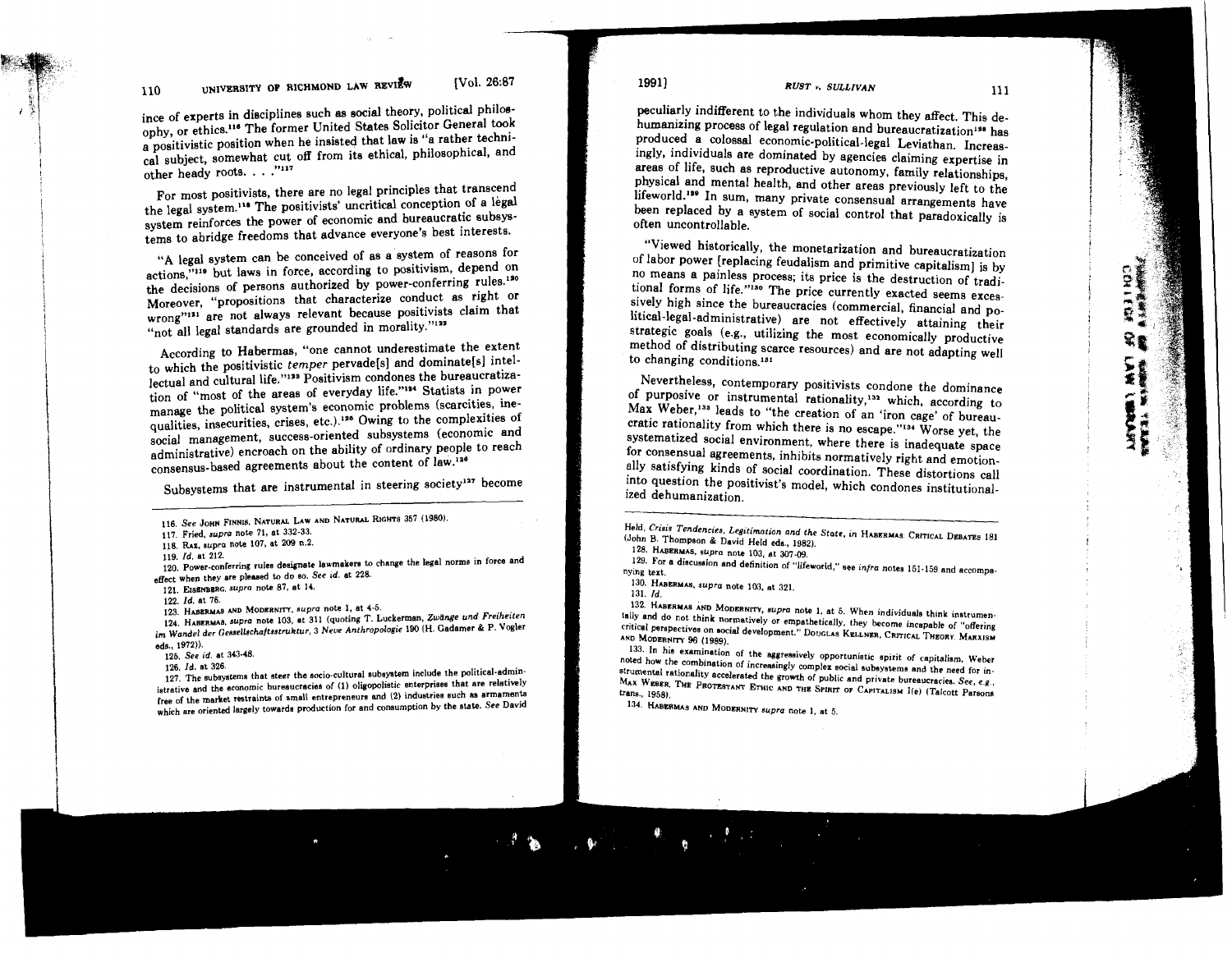# **112** UNIVERSITY OF RICHMOND LAW REVIEW [Vol. 26:87 *RUST v. SULLIVAN*

# **IV. REALIGNING THE BOUNDARIES OF POWER**

# A. Unemancipated Public Opinion

As we approach the twenty-first century, inhumane laws are tolerated by members of the public who are not always fully aware of their own best interests. Members of the public cannot free themselves from coercive purposive-rational<sup>135</sup> social institutions "as long as they retain the ideological world-picture [of positivism] which legitimizes them, nor can they lemancipate themselves from] their ideological world-picture [of positivism] as long as their  $[from]$  their ideological world-picture [or positivism] as long as their basic coercive social institutions render [their worldview] immune to free discussion and criticism."<sup>186</sup><br>Supreme Court opinions like Rust facilitate the state's massive

nenetration into private spheres of freedom. Unfortunately, a Supreme Court opinion upholding an immoral law (or agency rule) creates the false belief that immoral laws are legitimate, even when creates the false belief that immoral laws are registerated, even where they obliterate the reasonable expectations of individuals end-

groups.<br>Vaclay Havel was surely right when he said, "there is no full freedom where full truth is not given free passage."<sup>137</sup> Full truth will never be given free passage so long as the federal courts rubberstamp agency rules that condition benefits on the recipients' willingness to withhold medical information needed by women. When the government exacts silence or censored speech as the quid pro quo for a benefit or subsidy, human beings are manipulated as objects of government policy. Even if the government's ends are justifiable, certainly its manipulative use of hush monev is not. The persons most severely affected by the benefit-dispensing gag rule upheld in Rust are the clients of the grantees, who are gag rule upheld in Rust are the clients of the grantees, who are often young, poor, pregnant women urgently needing trustworthy

advice.<br>Unfortunately, the media's coverage of the gag rule issue emphasizes the strategic-reasoning of the rhetoricians hired by the consizes the strategic-reasoning of the rhetoricians filed by the contending pressure groups. This kind of reporting impoverishes pub-

lic discourse, and does not generate a fully rational consensus concerning the validity of agency rules that are insensitive to the oppression of women. When public opinion is not sufficiently critical, informed, organized, persuasive, and heard, the President, Congress and the administrative agencies do not heed the public interest.

# **B.** Towards a More Informed, Effective Public Opinion

Many individuals are victimized by their own self-imposed passivity. This passivity results in members of the public becoming unreflective spectators watching inside-the-beltway power struggles. Habermas's critical theory challenges the public to alter the existing boundaries of power.<sup>138</sup> More specifically, individuals must realize that their inability to discern their own best interests is partially the result of their own readiness to accept, without adequate cross-examination and protest. "an increasingly dense network of legal norms" implemented by bureaucracies.<sup>756</sup> This Leviathan is often the source of personal problems and rarely helps people solve "problems of mutual understanding."140

Excessive power is entrusted to administrative agencies that are neither politically accountable nor adequately responsive to the public. As a result, the least powerful and least affluent segments of the population are deceived and exploited by rules implementing dysfunctional social welfare programs.

In the United States, the federal courts have done virtually nothing to diminish the power of bureaucracies. Agency rules and orders are presumed valid, even when the statutory source of the agency's practically unfettered discretion is unclear, if not unintelligible. The United States, like other nations, has been unable to control abuses of power by agencies.

Habermas's " 'classic' texts in social theory"14' describe how the steering systems that colonize the lifeworld disable society from "exercis[ing] an influence over itself by the neutral means of politi-

**<sup>135. &</sup>quot;(P]urposive-rational action** . . . **refers to actions or systema of action in which ele**ments of rational decision and instrumentally efficient implementation of technical knowledge predominate." McCarruy, *supra* note 74, at 29.

**ddge predominate." MCCARTHY,** *aupra* **note 74, at 29.<br>136. RAYMOND GEUBS, THE IDEA OF A CRITICAL THEORY: HABERMAS AND THE FRANKFURT <b>AND** 

**SCHOOL 60 (1981). 137.** *Wddheim Won't Seek Re-election.* **RICHMOND TIM&.-DISPATCH, June 22, 1991,** st **A-**4, **ml. 6.** 

<sup>138.</sup> GEUSS, supra note 136, at 61.

**Lag. JURGEN HABERMAS, THE PHILOSOPHICAL DISCOURSE OF MODERNITY 361 (Fredrick Law-**<br><sup>tence</sup> trans., 1987). **140.** See **id.** st **363.** 

**DALLY FRED R. DALLMAYR, CRITICAL ENCOUNTERS: BETWEEN PHILOSOPHY AND POLITICS 73<sup>1</sup><sup>9</sup>**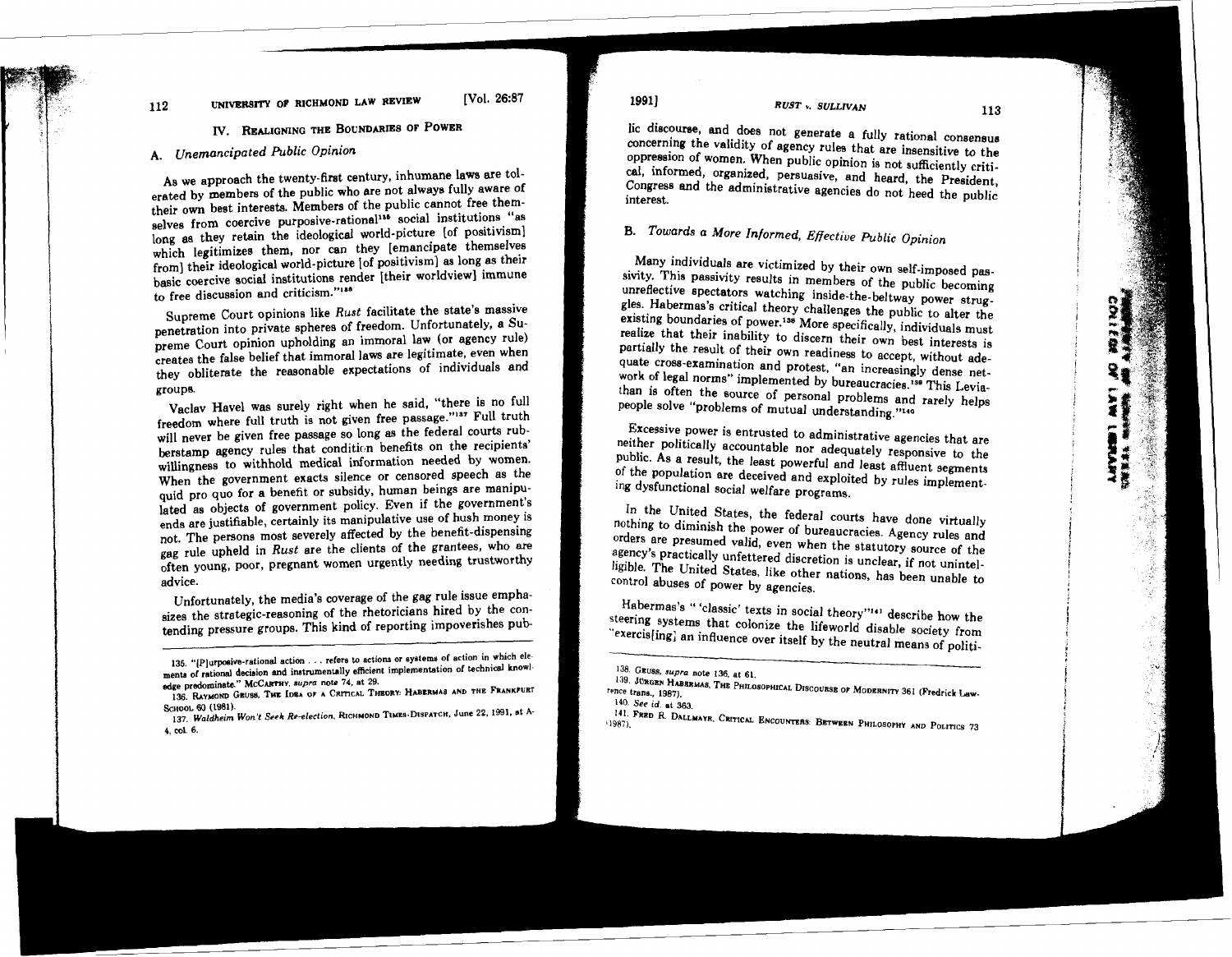# UNIVERSITY OF RICHMOND LAW REVIEW

138

[Vol. 26:87

8. In addition to environmental impact statements and other im-<br>pact statements required by law, there should be a normative rightpact statement justifying any proposed or final rule on grounds of ness statement justifying any proposed or final should indicate how<br>morality and social justice. All such statements should indicate how the rules are responsive to human needs and aspirations.

cerning family life and family planning (by delegating power to state and local governments, as well as to other relevant private organizaand local governments, as well as to other relevant private organizations) should be institutionalized unlees there are compelling **coun-**

tervailing reasons requiring centralized control.<br>10. Eligibility conditions for grants must never burden fundamen-10. Eligibility conditions for grants must never burnertal rights directly or indirectly unless the agency's understanding compelreasoned explanation identifies how and why particular competenced. least bur- $\lim_{n \to \infty}$  interests are advanced by the most narrowly terms.

densome, least discriminatory eligibility requirements.<br>11. If congressional intent is arguably unclear, the agency should 11. 11. 11. 11. If congressed its proposed statutory construction to apsend its proposed rule and its proposed statutory construction applies invited to propriate committees in Congress whose members shall be in comment on the rulemaking record.

12. If a rule is issued and upheld in court, whenever practicable, a citizen's petition for redress of grievances should be considered

congressional subcommittee hearings.<br>13. All proposals for greater public participation in rulemaking should be docketed in a record open for public inspection. Whenever should be docketed in a record open for public dispersion. Whenever possible, a brief reasoned statement explaining why any such proposition sal was rejected should also be docketed.

14. Town meetings should be held, where appropriate, to discuss proposals for reconstituting administrative law.

**15.** In order **to** generate greater public awareness and a more informed public debate, legal scholars ought to make a greater effort **to** educate the public about the need to curb agency Power. Habermas's theory of discourse ethics should be pertinent in this

scholarly effort.<br>16. Agencies should be required to publish in the Federal Register a list of any rules that are being reviewed by the White House or the Office of Management and Budget (OMB). Moreover, each federal agency should be required to explain how any review by the White House or OMB has affected their decision to draft a rule in a certain way. Finally, the White House and OMB should be required to disway. Finally, the White House and OMB should be required of an close to the media all documents pertaining to  $\infty$  for  $\infty$ . agency rule, as so long as privileged confidential information is not diaclosed.<sup>\*\*\*</sup>

### VII. CONCLUSION

Section **I** of this article examined an agency gag rule that is incompatible with the conditions necessary for discourse ethics. Although Section 11 observed that legal theory rarely radically transforms the law's institutionalized practices,

there is no atheoretical way to engage in the study of administrative law. Most lawyers' allegiances to particular theories of the state are unconscious, and therefore all the more potent in operation. By functioning at the level of self-evident truths or tacit presupposition, theory is placed beyond critical awareness and scrutiny.<sup>390</sup>

A theory like Habermas's discourse ethics must be translated into public law through *"moral leadership,* which promotes social cohesion and community and celebrates the freedom and individual dignity on which democracy depends."<sup>391</sup> Absent effective political leadership which increases public participation in agency rulemaking, the system's colonization of the lifeworld will continue unabated. This is the unwelcome signal sent by Rust v. Sullivan.

Supporters of democratic government who find Habermas's model of democracy superior to positivism are disheartened by *Rust.* They deplore the Secretary's instrumentally rational regulations, which require health care providers to surrender their First Amendment freedoms. They rightfully condemn the Court's opinion, which is insensitive to the interests of women. The opinion is devoid of moral reasoning and therefore lacks the "legitimating force [that results] from an alliance between law and morality."202 Under progressive standards of democracy, the regulations upheld n *Rust* were inadequately "exposed to discursive testing" for va-L'dity.<sup>203</sup> Discursive testing asks the question, "Is the [regulation] fair to others as well as myself, when  $\tilde{I}$  take into account everyone's

<sup>&</sup>lt;sup>259</sup>. Dana Priest, Competitiveness Council Suspected of Unduly Influencing Regulators, **H'\*an. POET, NOV. 18, 1991, at A19, col, 1.** 

<sup>290</sup> **Allan C. Hutchinson, Mice Under a Chair**: Democracy, Courts, and the Administra-**Ili'p S ate, 40 U. Tonom LJ.** 374, 37s (1990).

**<sup>291.</sup> BENJAMIN R. BARBER, STRONG DEMOCRACY & PARTICIPATORY POLITICS FOR A NEW ACE 238.39 (19R4).** 

**<sup>292</sup> JURGSN HABERMAE. Law and Morality in** *8* **THE TANNZR Lerm~es ON HUMAN VALVES**  ?Ii. **219 (S. McMurrin ed.** & **K. Baynea trans. 1988). 293.** *Id.* at 227.